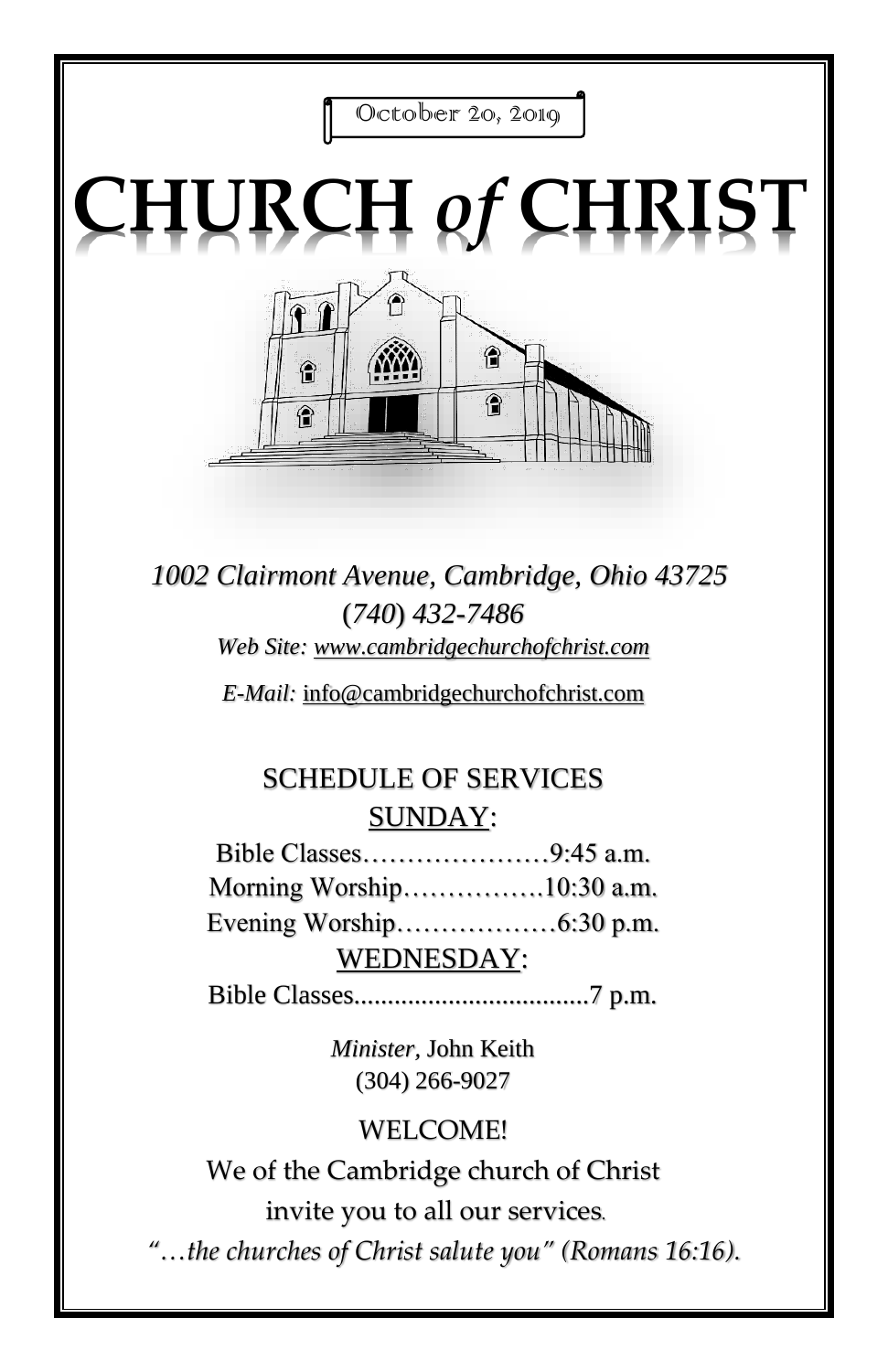#### **WINNING WITH GOD'S WORD Psa. 119:9-12**

#### **INTRODUCTION**:

- 1. Winning is important in our society: "Winning is everything!"; "Matters not if you win or lose, but how you pay the game".
- 2. Paul used illustrations and figures of speech from athletics (cf. 2 Tim. 2:5).
- 3. Life is referred to as "the game of life"; the stakes are certainly higher than that of any game, nonetheless, winning is important (Pro. 11:30; Phlp. 3:8 KJV).
- 4. If we are ultimately going to win over Satan and eternal death, we must do it with the inspired, inerrant, all-sufficient word of God.

#### **DISCUSSION**:

#### **I. DISCOVER GOD'S WORD (12**).

- A. We have to learn to want the Word of truth (119:9).
	- 1. EX: Eunuch (Acts 8), Cornelius (Acts 10-11).
	- 2. Develop a love for the truth (2 Thes. 2:9-10).
- B. Pray for wisdom and trust that He supplies to His faithful (Jas. 1:5).

#### **II. DISSECT GOD'S WORD (18)**.

- A. Delve into God's promises; study and meditate so we can absorb.
- B. Discovering God's promises can be thrilling—there are tools to help us.
	- 1. Modern language translations—There is nothing wrong with (most) translations; Jesus quoted from a Greek translation of Hebrew Scriptures nearly every time He quoted the OT.
	- 2. Concordances, Dictionaries and Lexicons
	- 3. Discovering the etymology and backgrounds of words can be thrilling and open up new horizons of insight and understanding of God's word.
		- a. **EX**: "Bishop" is, *episkopos*; *epi* =upon; *skopeo* = to look, or watch (scope).
		- b. **EX**: "Earnest expectation" is, *apokaradokia*; *apo* = from; *kara* = head; *dokeo* = thinking…refers to turning the head away from a distraction and concentrating on an object of intense interest.
- C. Partake / live the life God's word demands (Psa. 34:8; Psa. 119:108).

#### **III. DELIGHT IN GOD'S WORD (47; 1:2)**.

- A. Sad/unfortunate that some do not so delight; reading becomes "a duty", "an assignment".
- B. So enamored with God's word, he counts it a treasured inheritance (cf. 111).
- C. He considers the Word as the best defense mechanism against the intrusion of wickedness (cf. 165).

#### **IV. DEPEND ON GOD'S WORD (89)**.

- A. God's word is dependable; it gives us our direction (1 Ki. 8:56).
- B. God's word is *always* trustworthy; how many things can you say that about? (cf. 1 Pet. 1:25).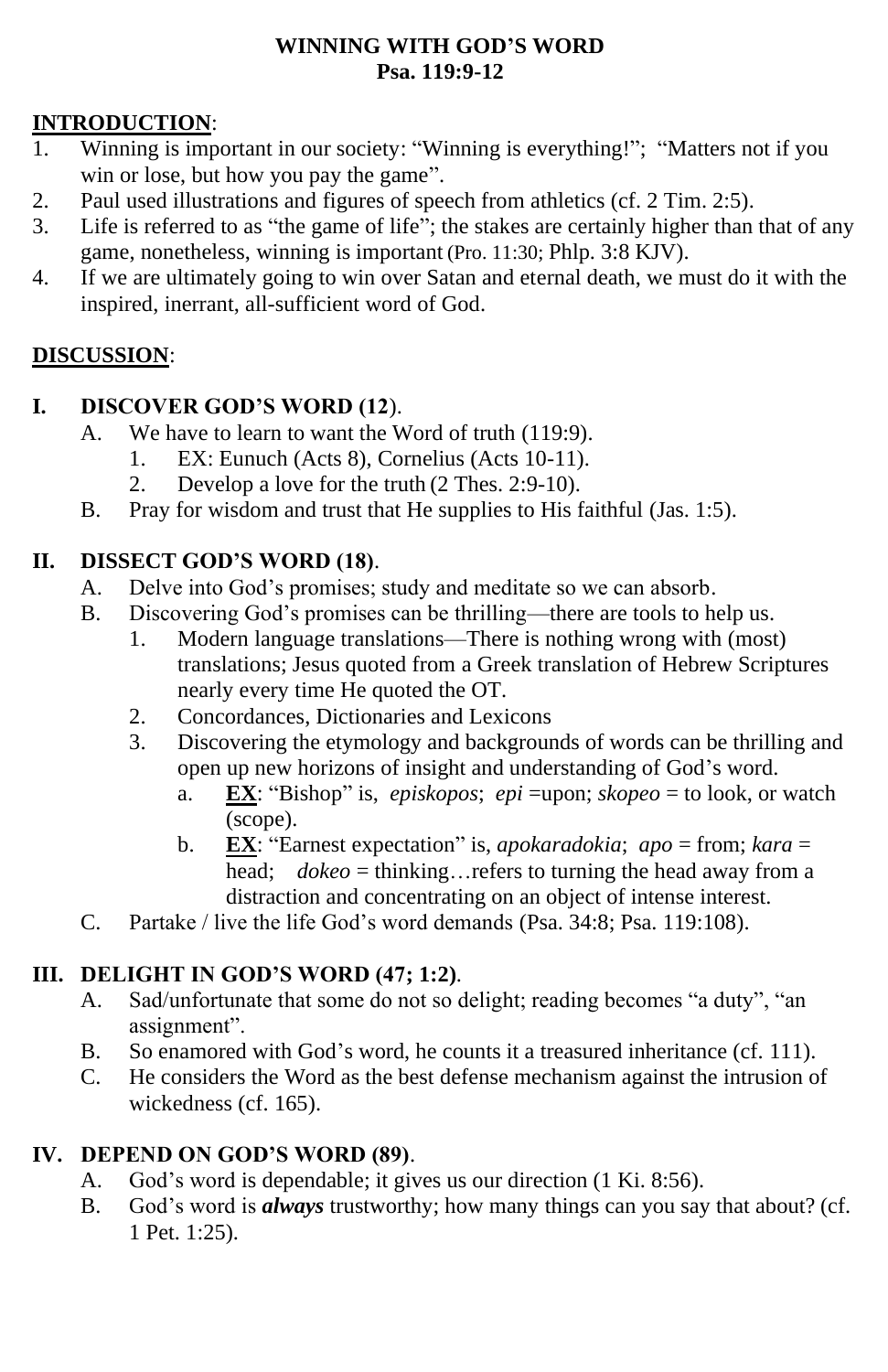#### **REFORMATION SUNDAY?**

Most of you are familiar with the column in the Friday *Daily Jeffersonian* call, *Many Churches, One Lord* (the title alone lets you know there are going to be problems).

This past Friday ( Oct. 18, p. A 7) I read with curiosity and disbelief as one of the local "reverends" touted to the importance of the celebration of something I had never heard of: "Reformation Sunday". In the words of Miss Hawkins-Bowles, "This one Sunday a year is a Holy day, a special day. We remember and celebrate it as a re-minder (sic) of the Protestant Reformation . . . Martin Luther risked his life for this reformation. A denomination was named and started through his sacrifice and courage". She goes on to commend the reformation "beginning with Catholicism and ending with innumerable denominations. . . there would be no Baptists Methodists and Presbyterians. The larger church needed to change and now we have so many places to gather and fellowship in ways we choose".

One scarcely knows where to begin trying to straighten out all the error in her thought and words.

- 1) Yes! Martin Luther did start a reformation. But he said, "I pray you to leave my name alone, and not call yourselves Lutherans, but Christians".
- 2) Each Lord's Day we meet is special; none is any more important than another.
- 3) That the Reformation began with the Catholic church is no doubt true; but instead of trying to reform a broken and corrupt system, Luther, and others should endeavored simply to restore the church of the Bible.
- 4) The reason today we have so much unscriptural division denominations—is precisely because people are meeting and fellowshipping in way "they" choose instead of the way God has commanded us.

The Bible nowhere authorizes todays denominational and ecumenical organizations, and in fact, prohibits such: "*Now I plead with you, brethren, by the name of our Lord Jesus Christ, that you all speak the same thing, and that there be no divisions among you, but that you be perfectly joined together in the same mind and in the same judgment*" (1 Cor. 1:10 emp. added). The additions to worship such as mechanical instruments of music, female leadership, handclapping, etc. are departures from the pattern of the New Testament and as such are sinful.

Please don't be led astray by the smooth-sounding, all-inclusive, angels of light who preach a Gospel that differs from Jesus Christ—**JK**.